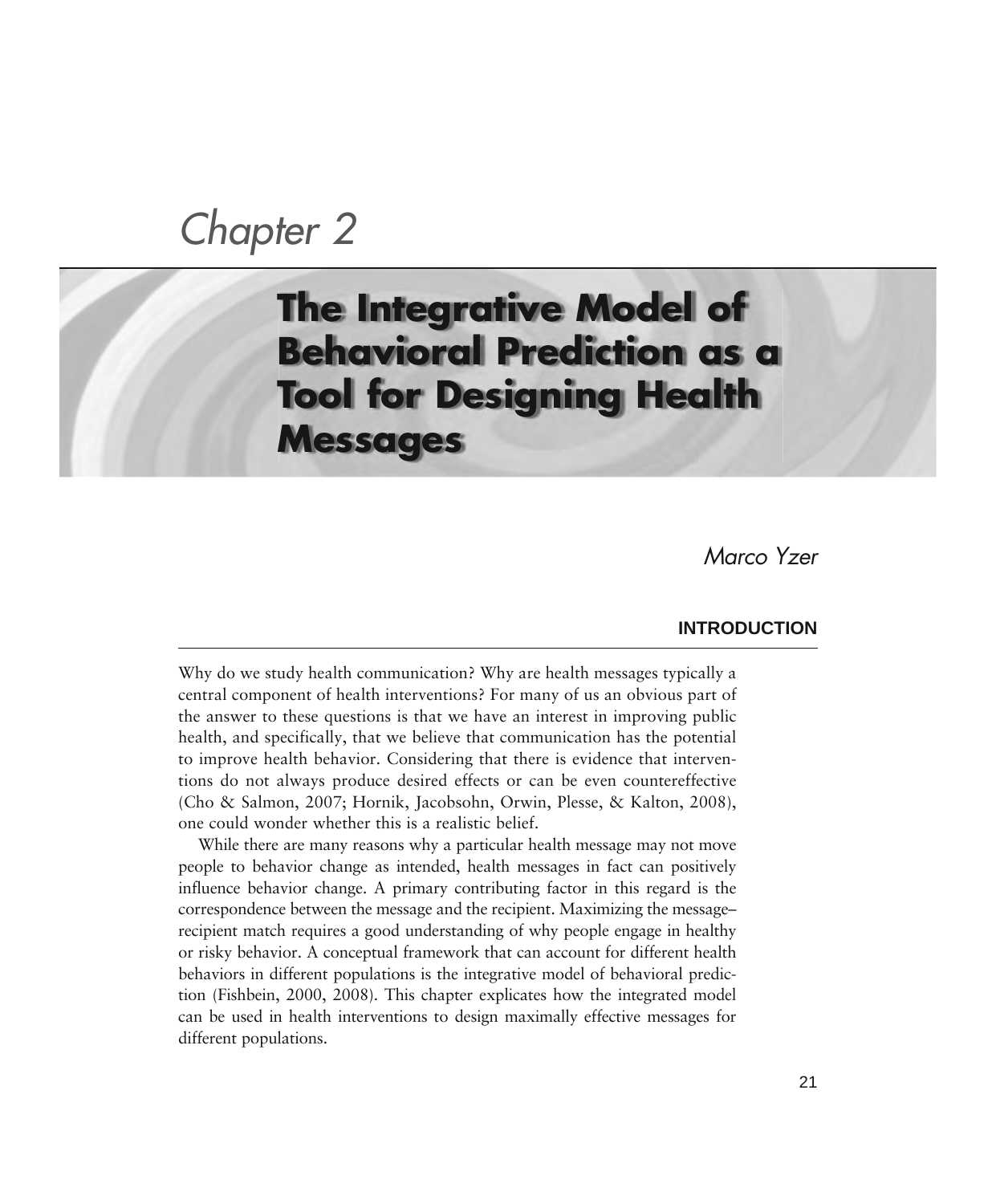The integrative model takes a reasoned action approach to understanding behavior, which holds that although an infinite number of variables may in some way influence behavior, only a small number of variables need to be considered to predict, change, or reinforce a particular behavior in a particular population (Fishbein & Ajzen, 1975, 2010). The integrative model can identify in any given population which variables most importantly determine a given behavior, and proposes that a health message should address those critical determinants in order to improve the recommended behavior in the particular population. It therefore has the ability to maximize the correspondence between the target population's unique needs and the content of a message.

## **THE INTEGRATIVE MODEL OF BEHAVIORAL PREDICTION**

## *Historical Development*

The integrative model is the most recent formulation of Fishbein and Ajzen's (2010) reasoned action approach. The development of the reasoned action approach has been sequential. Most notably is early work by Martin Fishbein in the 1960s on conceptual differences between beliefs, attitude, and intention constructs that he produced in response to scholars who doubted the usefulness of the attitude construct for predicting human behavior (e.g., Fishbein, 1966). This work informed the theory of reasoned action (Fishbein & Ajzen, 1975), which models beliefs about particular outcomes and referents' approval regarding the behavior as antecedents, and intentions and behaviors as consequences of attitude and subjective norm constructs. In the 1980s, Icek Ajzen proposed the theory of planned behavior (Ajzen, 1985), which models perceived control over behavioral performance as an additional behavioral determinant next to attitude and subjective norm. A recent formulation of the theory, and the focus of this chapter, was proposed in 2000 as the integrative model of behavioral prediction, which extends the scope of the normative determinant and points attention to skills and environmental barriers as moderators of the intention–behavior relationship.

## *Explication of the Theory*

*Key Propositions.* A central tenet of the reasoned action approach is that a small number of variables can be identified that together can explain a substantial proportion of the variance in any behavior in any population (Fishbein,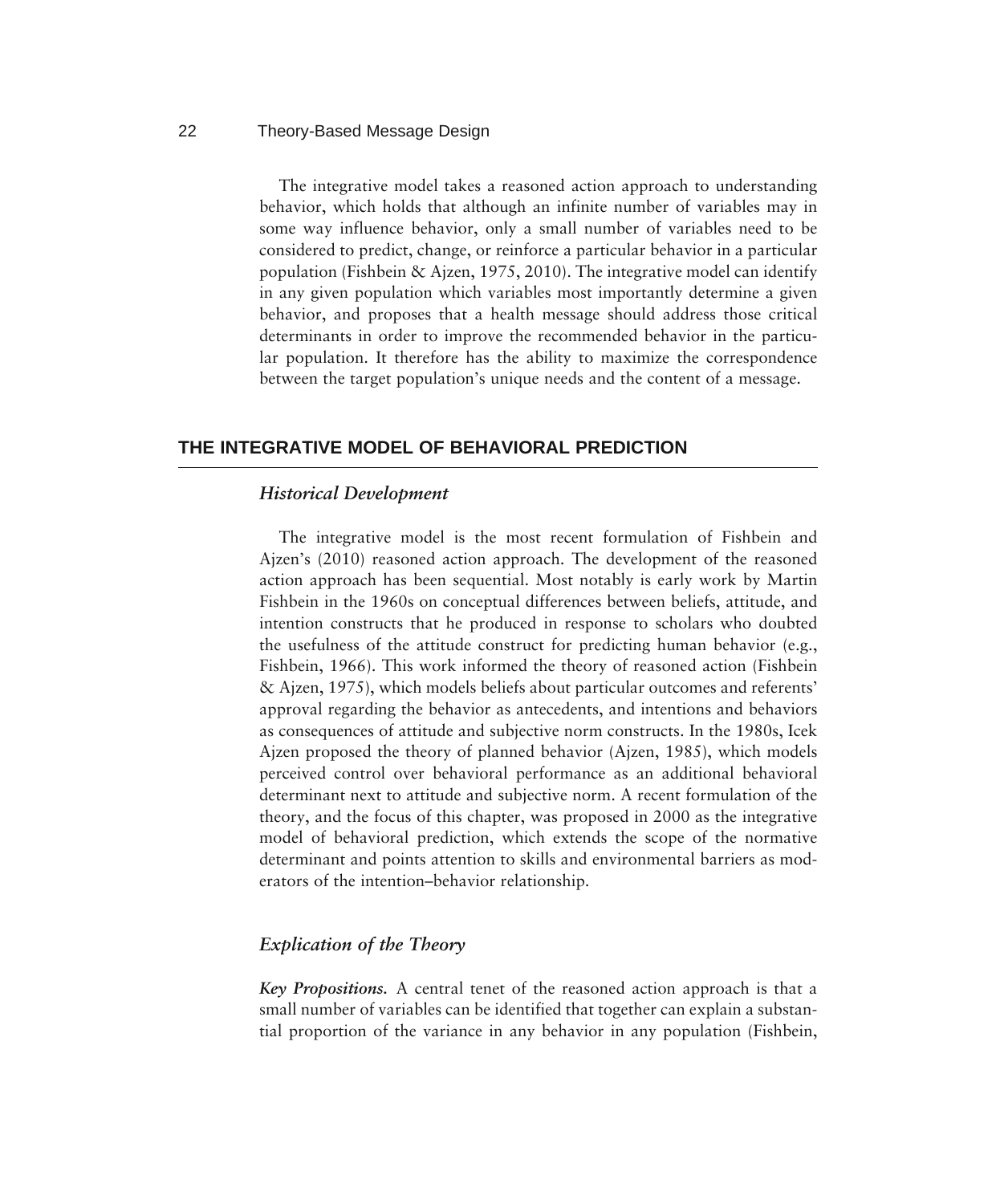2008; Fishbein & Ajzen, 1975, 2010). More specifically, the integrative model describes that intention to perform a behavior follows reasonably (but not necessarily rationally) from specific beliefs that people hold about the behavior. "Reasoned" in this regard has to do with the general rule that if people believe that performing a particular behavior is a good thing, then they are more strongly motivated to actually perform the behavior than if they believe that performing the behavior is a bad thing. The integrative model thus accounts for any behavior, regardless of whether behavior is deemed rational or irrational. For example, some people may never walk under a ladder because they believe that it will bring bad luck, which is both reasoned and, to many, irrational.

*The Intention–Behavior Relationship.* The integrative model predicts that people act on their intentions when they have the necessary skills and when environmental factors do not impede behavioral performance (see Figure 2.1). Thus, for example, when people do not perform a recommended behavior but did intend to, the objectives of an intervention would not be to improve intention. The problem here is not one of motivation but one of competence (i.e., skills) and means (i.e., environmental constraints or facilitators).

For example, those affected by diabetes may be highly motivated and thus intending to start an insulin self-injection regimen, but in the reality of a first unassisted



**Figure 2.1** The Integrative Model of Behavioral Prediction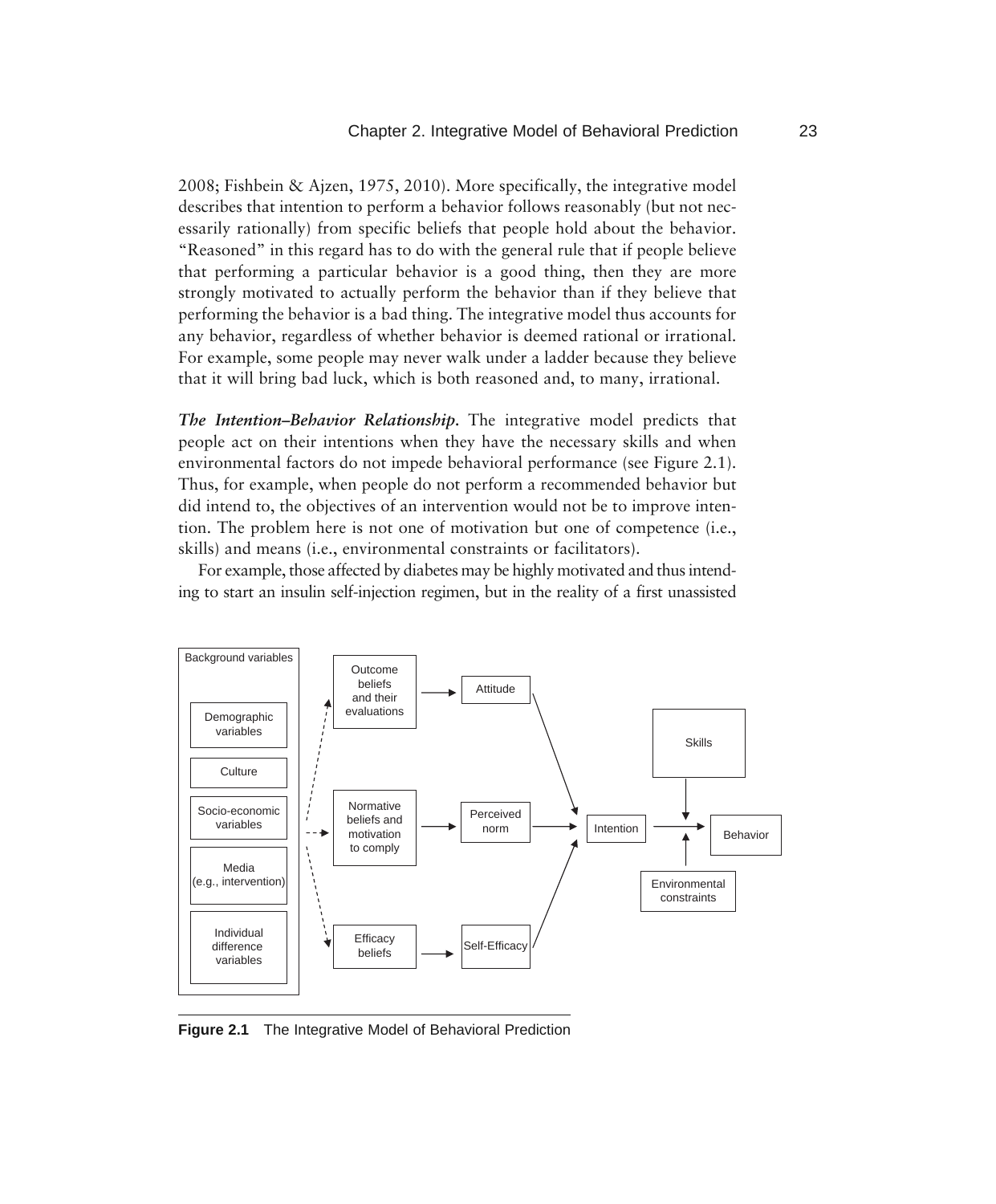injection attempt they may find themselves unable to use the syringe correctly (i.e., deficient actual skills). In addition to the extent to which one possesses necessary skills, a wide range of contextual factors can also either facilitate or impede behavioral performance. These are referred to as environmental constrains in the integrative model. For example, if someone's health insurance benefits include the use of a mail service pharmacy, the likelihood that syringes and insulin will be available will increase. Unforeseen heavy traffic is an example of an impediment, as it makes it difficult to be at home in time for a scheduled injection. In brief, without the necessary skills and resources, intentions will not predict behavior.

*Determinants of Intention.* The integrative model further postulates that intention is a function of three types of perceptions: *attitude, perceived norm,* and *self-efficacy. Attitude* is a person's evaluation of how favorable or unfavorable his or her performing a particular behavior would be. *Perceived norm,* which is the social pressure one expects regarding performing the behavior, has two aspects, namely an injunctive and a descriptive norm. An *injunctive norm* is the extent to which important social networks are expected to be supportive of the person's performing the behavior, and a *descriptive norm* is the extent to which members of those networks perform the behavior themselves. Perceived norm is the totality of these two normative perceptions. *Self-efficacy* reflects the extent to which a person feels capable of effectively performing the behavior. Self-efficacy should not be confused with competence, which the integrative model proposes to moderate the effects of intention on behavior. Competence refers to actual skills, whereas self-efficacy refers to *perceived* capability. Self-efficacy is one's perceived capability to successfully perform a behavior, and although it has been demonstrated to guide people's behavioral attempts, the skills one perceives oneself to possess do not necessarily or always match the skills one in fact possesses (Bandura, 1997).

In terms of the insulin example, people's attitudes are their evaluation of how positive or negative (e.g., how good or bad, foolish or wise, or pleasant or unpleasant) their self-injecting of insulin would be. The injunctive norm pertains to how much they feel people who are important to them will support or disapprove of their self-injecting insulin, whereas the descriptive norm is their perception of how many of those people who are insulin-dependent inject insulin themselves. Self-efficacy is the extent to which they feel that if they want to, they can effectively use a syringe to self-administer insulin.

*Composition of the Three Determinants of Intention.* It is important to note that attitude, perceived norm, and self-efficacy are global perceptions that represent a variety of specific beliefs about the particular behavior. Attitude, or the general sense of favorability regarding performing a behavior, is a function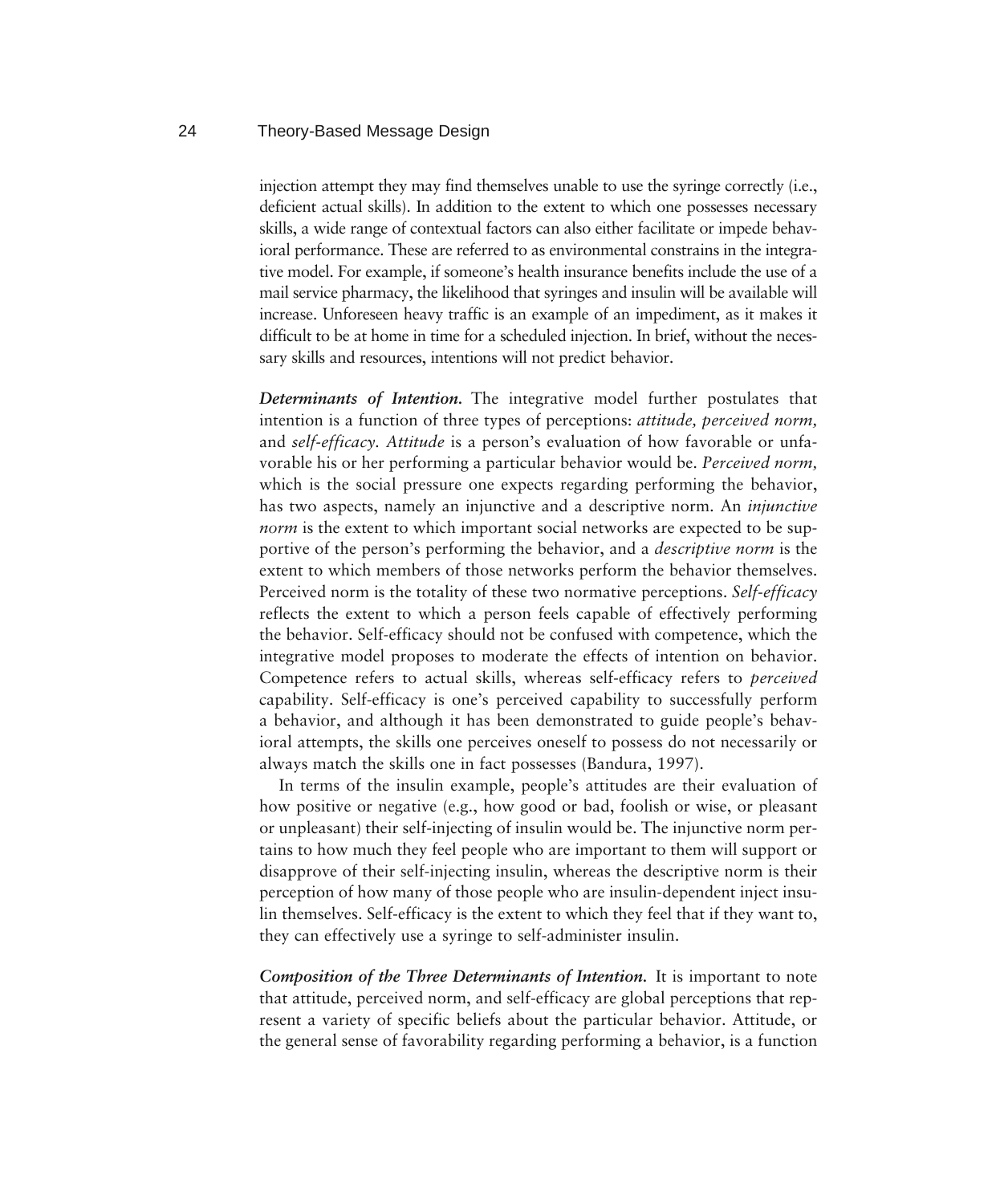of very specific beliefs about the likelihood that performing the behavior will have certain outcomes (outcome beliefs) and an evaluation of these outcomes in terms of good or bad. For example, if a person believes that self-injecting insulin will hurt and will have only limited effects on his or her diabetes symptoms, and sees these outcomes as undesirable, then the person's overall attitude toward self-injecting insulin will be unfavorable.

Perceived norm is a function of beliefs about the level of expected support from specific members of important social networks (injunctive norm beliefs), and beliefs about the extent to which these specific individuals self-inject insulin themselves (descriptive norm beliefs) and the motivation to comply with these referents. Individuals may expect that their doctor and parents will approve their injecting insulin, but also that their friends will disapprove, or that their insulin-dependent friends do not inject themselves. If it is more important for them to comply with their peers than with their doctor and parents, then their overall perception will reflect normative pressure against their injecting insulin.

Last, self-efficacy is a function of perceived capability in specific challenging or facilitating circumstances (efficacy beliefs). For example, those who believe that they are able to use a syringe to self-inject insulin even when others are watching and when hyperglycemia makes them tired or blurs their vision have an overall perception of being able to self-inject insulin that is strong.

*Background Variables.* It is well documented that other variables than intention and its proposed antecedents can be associated with behavior. For example, men and women differ markedly in sunscreen use (e.g., Hall, May, Lew, Koh, & Nadel, 1997), which indicates that gender influences behavior. The integrative model proposes that this influence on behavior is indirect, however. Gender, other demographics, and variables such as personality traits, culture, and media use (including exposure to health messages) are conceptualized as possible sources of beliefs. The integrative model therefore positions these variables as "background" variables. Whereas there may be empirical associations between these variables and behavior, there are no theoretical reasons to expect that these variables always and in the same manner shape beliefs (hence the dashed arrows in Figure 2.1).

The conceptualization of background variables illustrates the flexibility and adaptability of the integrative model to different cultures and contexts. The integrative model is sensitive to the unique needs of diverse audiences and can cater to an audience's needs because it recognizes that the beliefs that ultimately guide behavior are grounded in an audience's demographic, socioeconomic, and cultural factors. Formative research based on the theory therefore focuses on identifying population-specific outcome, normative, and efficacy beliefs for a given behavior.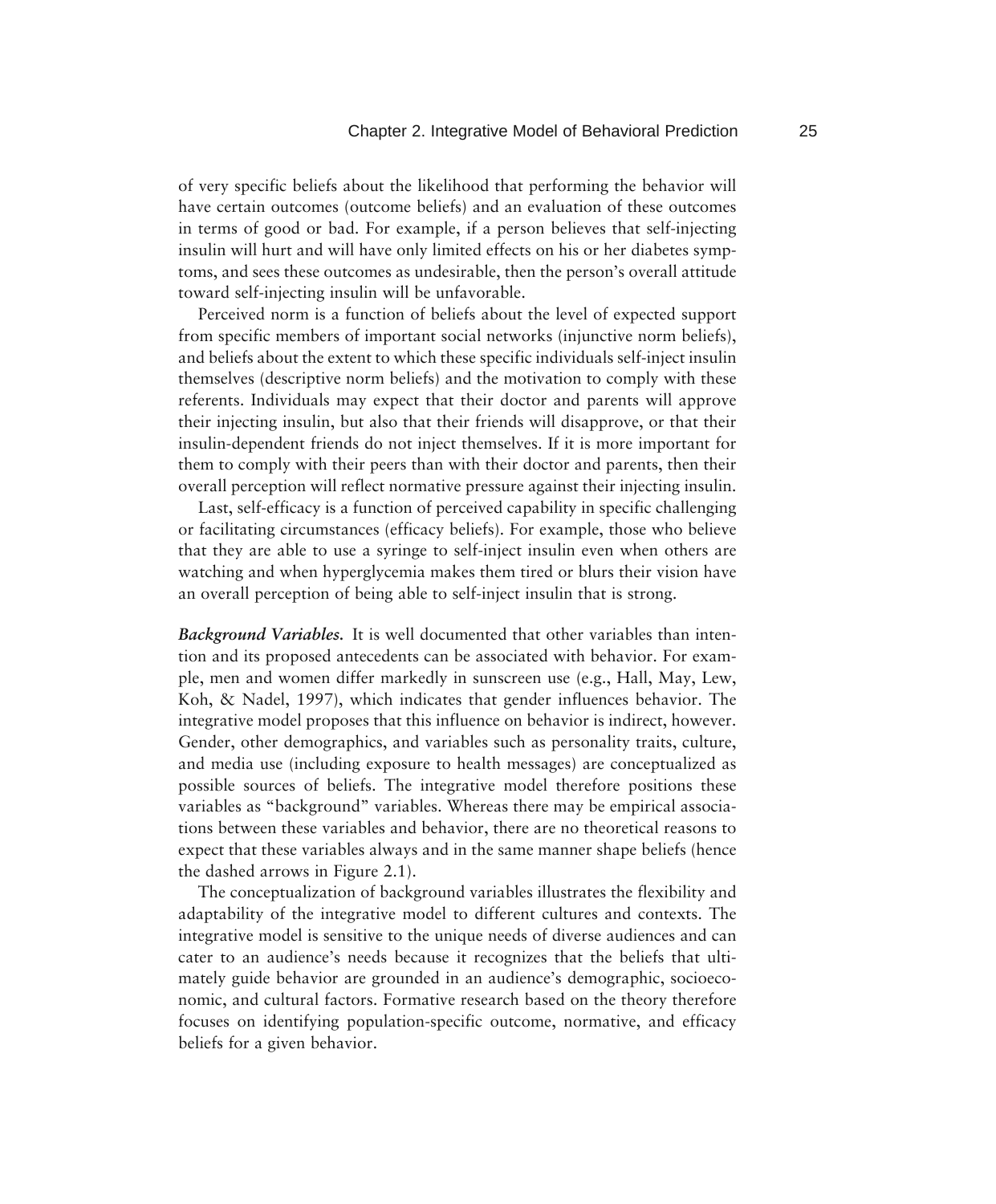For example, Abroms and colleagues (Abroms, Jorgensen, Southwell, Geller, & Emmons, 2003) found in their sample that men and women differed in their sunscreen use behaviors, but also that men and women held different outcome and normative beliefs regarding sunscreen use. For example, compared to women, men thought that sunscreen use would result in more negative outcomes, such as embarrassment when applying sunscreen with other men around. Compared to men, women expected more approval of sunscreen use from their peers but more disapproval from their relationship partners. The integrative model thus explains that, for example, men and women differ in sunscreen use because they hold different beliefs about sunscreen use. The implication for health intervention is that such differences in beliefs indicate the need to craft separate messages for, in this example, women and men.

#### *Routes to Behavior Change*

The above description of the integrative model makes clear that behavior can be influenced through changes in behavioral skills, environmental factors, and behavioral intention. When people have formed appropriate intentions but are not acting on them, then an intervention should aim to help people act on their intention by addressing a possible lack of skills or environmental barriers. Taking marijuana use as an example, one can teach verbal skills with respect to declining offers to use marijuana (e.g., Hecht, Graham, & Elek, 2006) or lobby for policy measures that impede access to marijuana (see Yanovitzky & Stryker, 2001, on communication effects on public policy). When people do not have strong intentions, the intervention should aim to improve intention. This route to behavior change, that is, the route through intention change, uses informational or persuasive messages to change intention to perform a particular behavior. More specifically, the goal of these messages is to positively affect the determinants of intention. The focus of this chapter is on health messages that seek to improve intention.

## **USING THE INTEGRATIVE MODEL TO INFORM HEALTH MESSAGE DESIGN**

Fishbein first introduced the integrative model in an address delivered to the 4th AIDS Impact conference in 1999 (later published as Fishbein, 2000). In that address, and to an even greater extent in later work (e.g., Fishbein, 2008;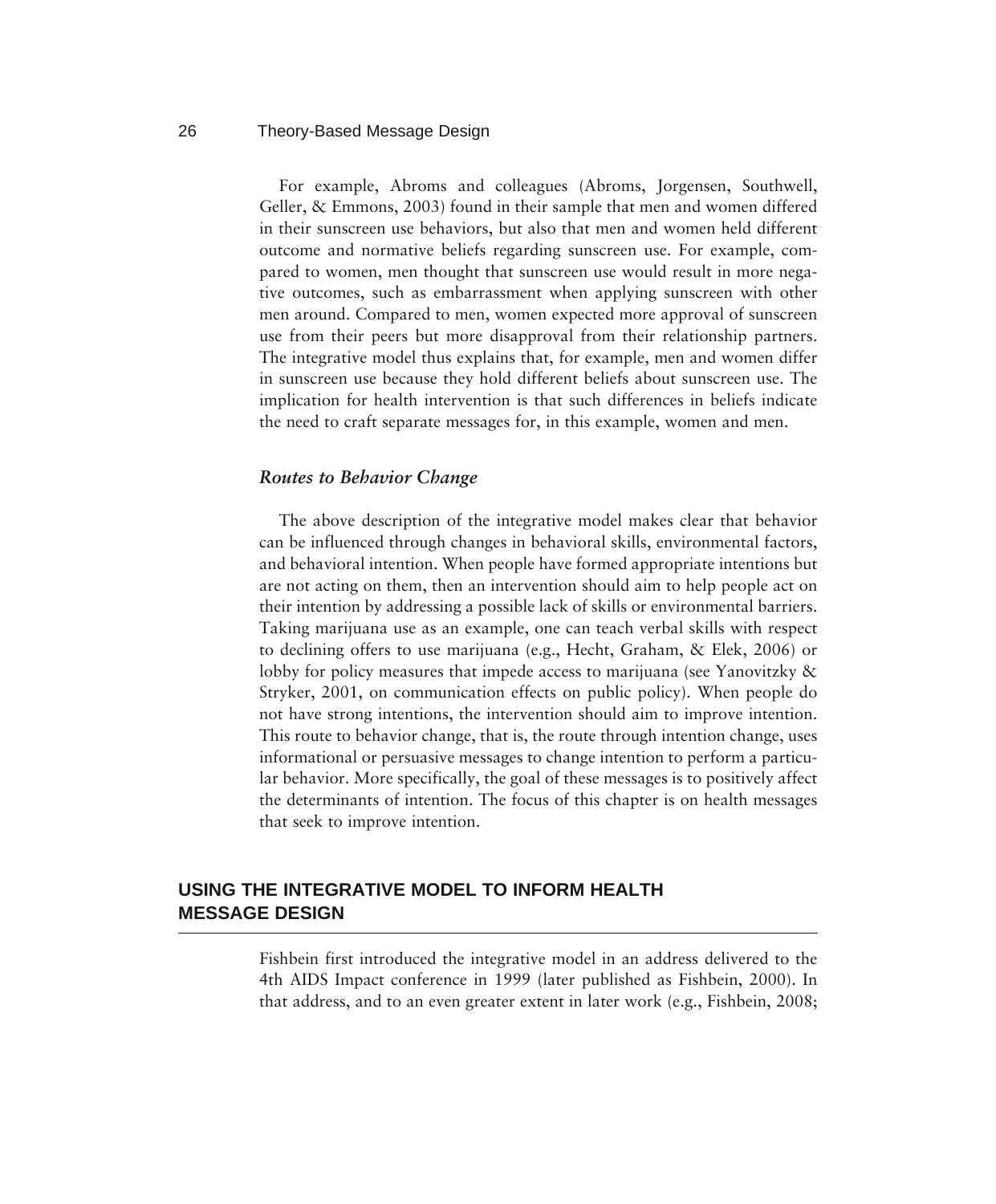Fishbein & Yzer, 2003), he emphasized the integrative model as a tool for designing and evaluating health behavior change interventions.

The theory's approach to message design is based on the proposition that effective messages cater to an audience's needs. The theory conceptualizes these needs as the variables that determine the particular behavior in the population that an intervention seeks to approach. Once those determinants have been identified for the particular behavior in the population under consideration, an intervention can be designed to address those variables. The logic of this approach is that the better we understand the variables that guide health behavior in a particular population, the better able we are to design interventions to change the behavior (Fishbein, 2008). Which of the model variables will most importantly guide a behavior in a particular population is an empirical question, however, and intervention design anchored in the integrative model thus always should be research-based. The recommended research process includes three steps.

#### *Step 1: Define the Behavior*

A first step in health message design is the definition of the behavior that one wants to explain or change. Consistent with a four-component view of behavior, a behavior can be defined as an *action* directed at a *target,* performed in a certain *context,* and at a certain point in *time* (Ajzen & Fishbein, 1980; Fishbein & Ajzen, 2010). Consider the behavioral definitions in Table 2.1. A moment's reflection makes it obvious that changing any one of the components of these behaviors creates a new behavior. For example, using a condom for vaginal sex with a new, casual partner is a different behavior from using a condom for sex with one's spouse, because of differences in, among others, motives (e.g., prevention of sexually transmitted disease or pregnancy) and expectations (uncertain about partner reactions or an established routine). Clearly, the belief systems underlying these behaviors can greatly differ, which implies a need for designing different, behavior-specific messages.

In a direct test of the implications of changing the time component of behavioral definitions, Lutchyn and Yzer (2011) found that efficacy beliefs are more salient when people think about proximal behaviors (e.g., eating five servings of fruits and vegetables every day in the next 3 months), but attitudinal and normative beliefs are more salient when people think about more distal behaviors (e.g., eating five servings of fruits and vegetables every day 5 years from now).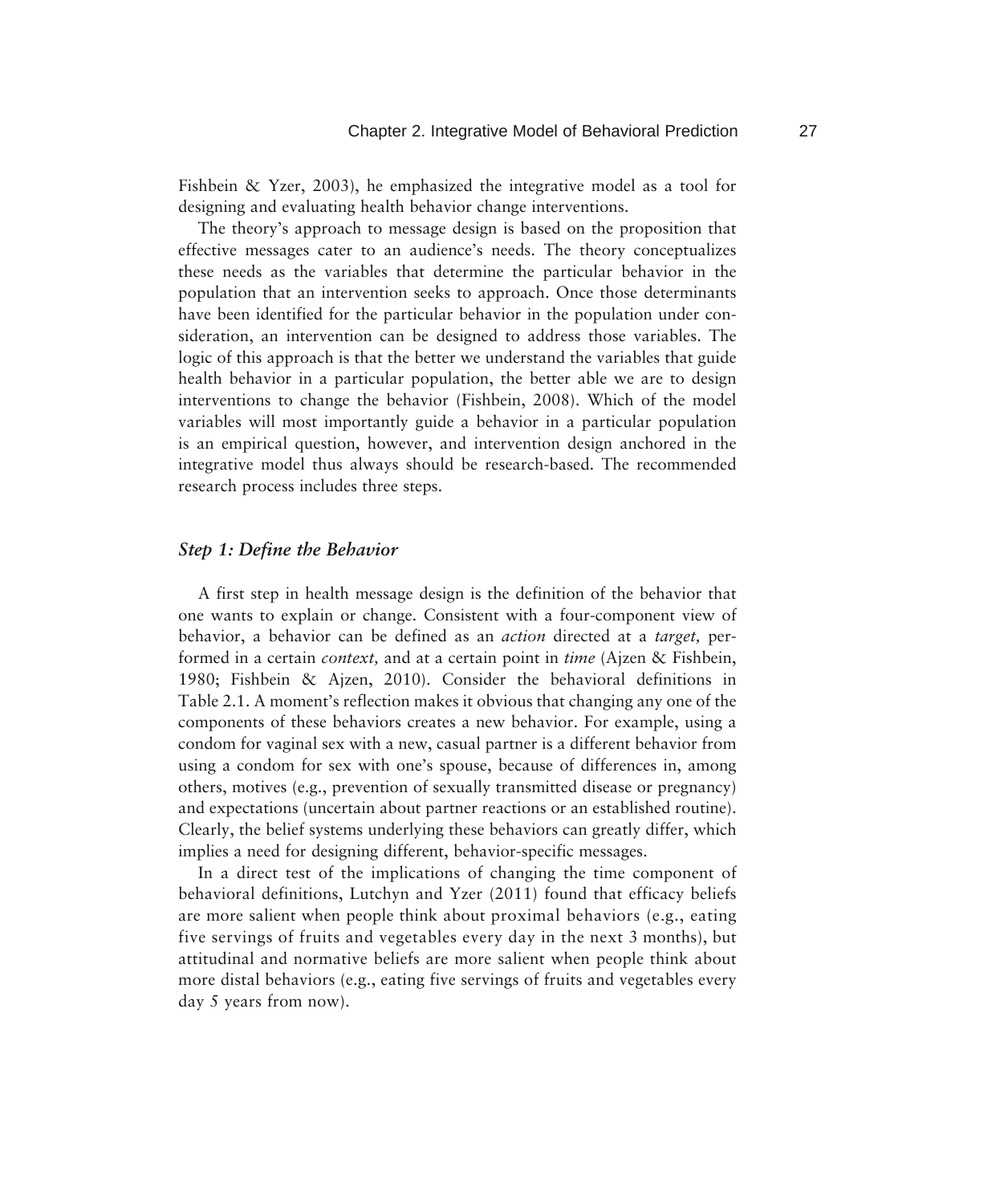One possible reason for this salience difference is that perceptions of behaviors that take place in the near future are concrete, whereas perceptions of more distal behaviors are abstract. For example, it is often quite clear what it will be like to eat five servings of fruits and vegetables tomorrow, and as a consequence, perceptions of eating healthy tomorrow emphasize how one can eat healthy given those circumstances. In contrast, it is hard to conceive the circumstances of eating healthy in the distant future, which will make the "how" aspect less pressing and instead accentuate why one would eat healthy (Trope & Liberman, 2000).

The more specific a behavior is defined in intervention messages, the more likely it is that behavioral recommendations are interpreted as intended. A recommendation to "exercise 3 days a week," for example, has an action and a time component, but the absence of target and context in this definition leaves message recipients with ample room for interpretation. A person may think that walking from the parking ramp to the office every day exceeds the recommendation to exercise 3 days a week, while this would not have been possible if the message offered the perhaps overly specific recommendation to "run outside for 30 minutes at a 10-minute-per-mile pace 3 days each week."

## *Step 2: Identify Salient Beliefs*

After the behavior of interest has been defined, the next task is to understand the belief system underlying that behavior. Because each behavior has a

| <b>Definitional</b>  | <b>Behavior 1</b>                 | <b>Behavior 2</b><br>(Schmiege,<br>Bryan, & Klein, | <b>Behavior 3</b><br>(Lutchyn &                     | <b>Behavior 4</b><br>(Lutchyn &                     |
|----------------------|-----------------------------------|----------------------------------------------------|-----------------------------------------------------|-----------------------------------------------------|
| component            | (Fishbein, 2008)                  | 2009)                                              | Yzer, 2011)                                         | Yzer, 2011)                                         |
| <b>Action Target</b> | using<br>a condom                 | flossing<br>my teeth                               | eating five<br>servings of fruits<br>and vegetables | eating five<br>servings of fruits<br>and vegetables |
| Context              | for vaginal sex<br>with my spouse |                                                    |                                                     |                                                     |
| Time                 | always in the<br>past 2 weeks     | regularly                                          | every day in the<br>next 3 months                   | every day in the<br>next 5 years                    |

**Table 2.1** Examples of Behaviors Defined at Various Levels of Specificity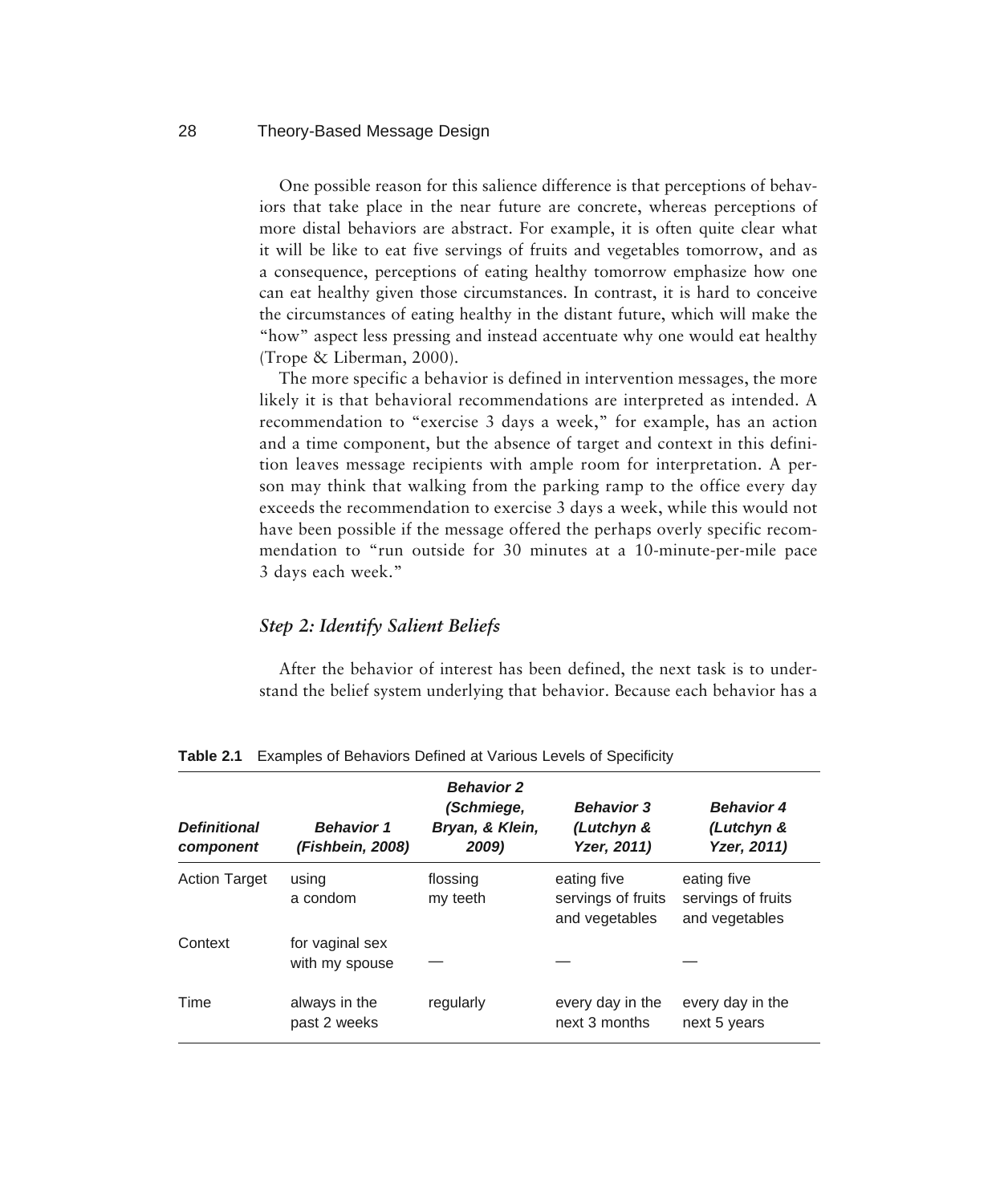unique set of underlying beliefs, the investigator must go to the target population to obtain a rich understanding of the beliefs that the target population has about the recommended behavior. For this purpose, open-ended questions are used to identify which beliefs are salient in a sample that is representative of the population of interest. To elicit outcome beliefs, study participants are asked to list all advantages and disadvantages of performing the behavior. Normative beliefs are elicited by asking participants to describe the people who would disapprove and who would approve their performing the behavior, and to describe who they think do and do not perform the behavior themselves. Lastly, to elicit self-efficacy beliefs, participants are asked to list factors that would facilitate or challenge their performing the behavior. A qualitative content analysis of all responses is then used to build a list of modal outcome and normative and self-efficacy beliefs. A sample size of about 30 is thought to be sufficient to produce an exhaustive list of salient beliefs, but note that this number is based on experience and has not been submitted to systematic inquiry (Fishbein & Ajzen, 2010).

## *Step 3: Determine Which of the Salient Beliefs a Message Should Address*

*Rationale and Criteria.* Figure 2.1 visualizes that a message does not directly affect attitudes, perceived norm, or self-efficacy. Rather, it directly affects specific beliefs people hold about performing a particular behavior. Effects on beliefs, then, influence behavior through their influence on attitude, perceived norm, self-efficacy, and intention. It is therefore necessary to identify which outcome, normative, or efficacy beliefs are the best candidates to address in a message.

Beliefs are good message candidates when they meet one of two criteria. First are those beliefs that are most strongly correlated with the intention to perform the behavior, because changes in these beliefs produce the relatively greatest changes in intention (i.e., to the magnitude of the size of the correlation). Second are beliefs that do not necessarily correlate strongly with intention, but already are favorable toward the recommended behavior or unfavorable toward the risky behavior. Messages do not seek to change such beliefs, but rather reinforce them such that they are more accessible in memory when a behavioral decision needs to be made. Priming is the reinforcing mechanism that increases the strength of the association between belief and intention, and is achieved by repeatedly exposing an audience to messages that address that belief (see Fishbein & Yzer, 2003, for a detailed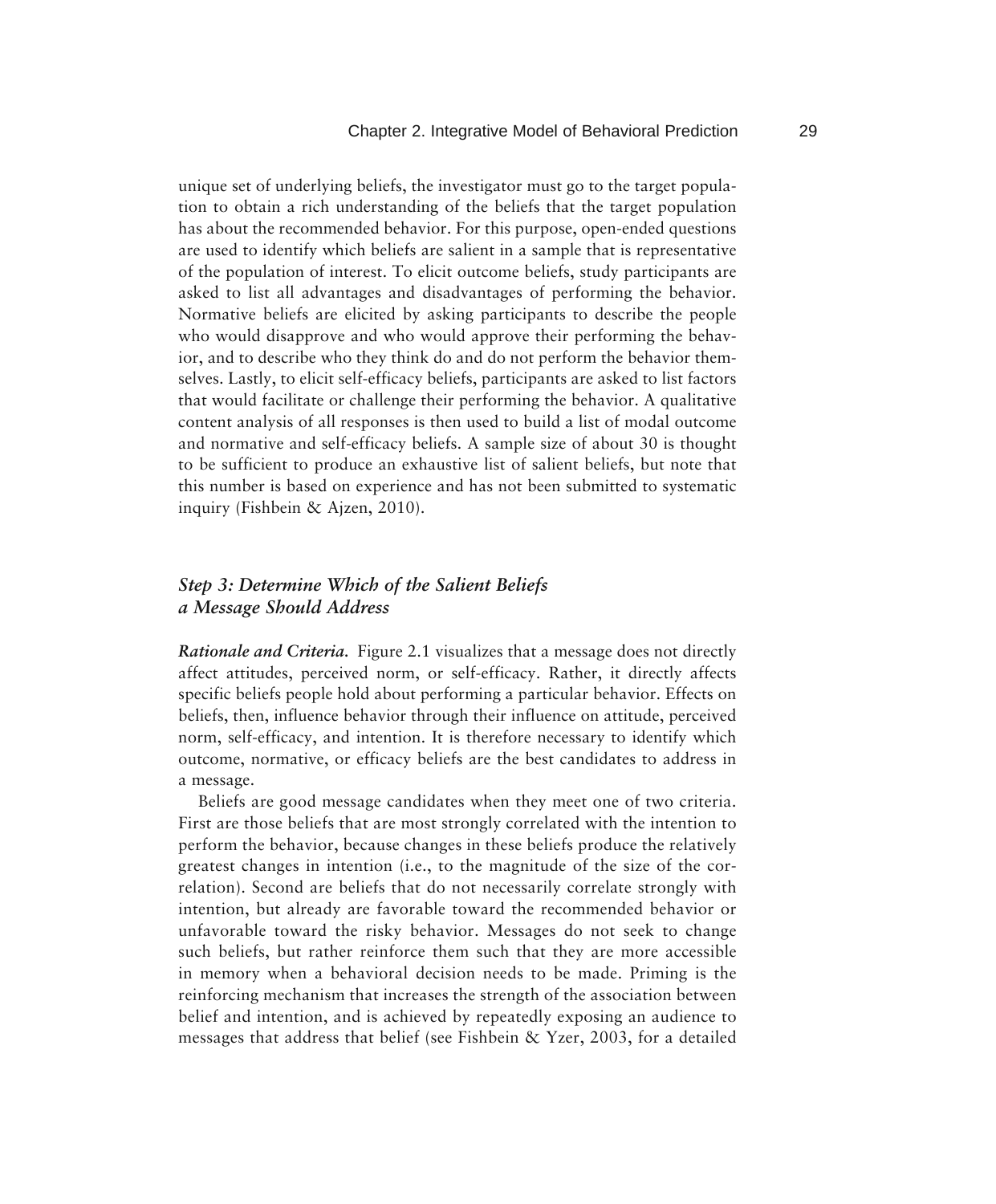discussion on priming). Messages that successfully change or reinforce these two types of beliefs should have a strong impact on intention, and through intention ultimately on behavior (Ajzen & Fishbein, 1980; Fishbein, 2000).

*Analytical Strategy.* To establish which of the salient beliefs identified at step 2 are message candidates, all salient beliefs are transformed into quantitative questions and integrated in a questionnaire that quantitatively assesses all model variables (for a comprehensive discussion of recommended measures see Fishbein & Ajzen, 2010). The questionnaire is administered to a sample representative of the target audience.<sup>1</sup> The data can be submitted to regression analysis to determine the extent to which attitude, perceived norm, and selfefficacy determine intention in the sample. If, for example, attitude proves to be the primary determinant of the behavior in question, then outcome beliefs are next examined to determine which of these beliefs are most strongly related to the intention to perform the behavior.

*Uniqueness of Behaviors and Populations.* This analytical strategy is sensitive to the uniqueness of different behaviors. Consider, for example, Table 2.2, which presents analyses of the intention to quit smoking (Van den Putte, Yzer, Willemsen, & de Bruijn, 2009), intention to use condoms with new sexual partners (Yzer, Siero, & Buunk, 2000), and intention to use marijuana regularly (Yzer, Fishbein, & Cappella, 2007) in different segments. As a set of determinants, attitude, perceived norm, and self-efficacy performed well in explaining intention to perform the three behaviors, with proportions of explained variance in intention ranging from 27% to 64%.

This analysis is also sensitive to the uniqueness of different populations. In this regard, Table 2.2 further shows that the importance of these variables as determinants of intention can differ between segments. Intention of smokers who had tried to quit in the past was primarily a function of self-efficacy, whereas for smokers without a quit history intention was guided by self-efficacy and even more so by attitude. For men with casual sex partners, intention to use condoms with new partners was guided by attitude, perceived norm, and self-efficacy, but for women intention was a function of self-efficacy and to a lesser extent attitude. Lastly, for both White and African American teenagers, intention to use marijuana was primarily explained by attitude. Because messages are most effective when they address the variables that most strongly predict intention, the implication of these findings for message design is that different messages would need to be developed to optimally serve segments in which intention is explained by different variables.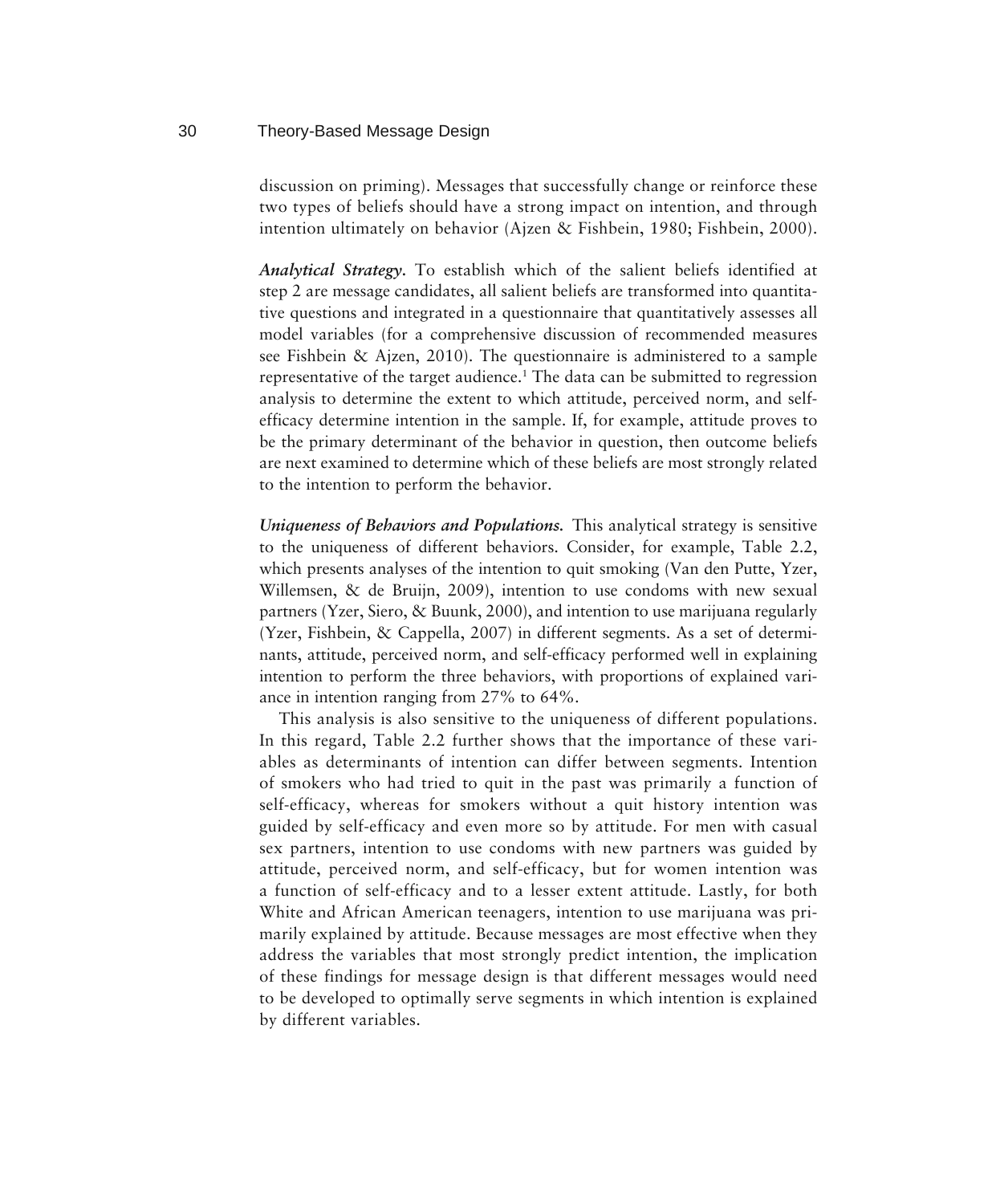|                   |                                              | <b>Adult smokers</b><br>$(N = 3,454)$              | <b>Adults with casual</b><br>237) | sex partners $(N =$ |                | <b>Marijuana: Teenage</b><br>non-users<br>$(N = 411)$ |
|-------------------|----------------------------------------------|----------------------------------------------------|-----------------------------------|---------------------|----------------|-------------------------------------------------------|
|                   | <b>Previous</b><br>quit<br>attempts <b>ß</b> | <b>No</b><br>previous<br>quit<br>attempts <b>ß</b> | <b>Males B</b>                    | <b>Females</b><br>ß | <b>White ß</b> | <b>African</b><br><b>American</b><br>ß                |
| Attitude          | .24                                          | .32                                                | .30                               | .22 <sup>ns</sup>   | .57            | .44                                                   |
| Perceived<br>norm | .12                                          | .14                                                | .27                               | .05 <sup>ns</sup>   | .25            | .25                                                   |
| Self-efficacy     | .38                                          | .26                                                | .30                               | .40                 | .13            | .05 <sup>ns</sup>                                     |
| $R^2$             | .30                                          | .27                                                | .59                               | .35                 | .64            | .32                                                   |

**Table 2.2** Determinants of Intention in Different Population Segments for Three Behaviors

NOTE: *ns* = not significant. All other coefficients significant at *p < .05.*

*Implications for Message Design.* To further illustrate the importance of identifying beliefs that can serve as message components, consider the finding that intention to use marijuana in a sample of White and African American teenagers was a function of attitude toward using marijuana. This finding implies that for both groups a message that produces an attitude that is unfavorable toward marijuana use produces a more negative intention to use marijuana than a message that changes perceived norm or self-efficacy. According to the integrative model, however, a message designer should not only know that attitude guides intention, but should also know which beliefs are most central in this process.

To underscore this point, Table 2.3 presents mean scores on 13 selected outcome beliefs for teenagers who intended and did not intend to use marijuana regularly (based on a median split of intention), as well as bivariate correlations between these beliefs and intention. These results make clear that while in this sample attitude explained intention for both White and African American teenagers, the outcome beliefs underlying these associations were quite different. For example, for almost all beliefs, associations with intention were stronger for White compared with African American teenagers, which suggests that White teenagers would benefit more from message-induced changes in these outcome beliefs than African American teenagers. For White teenagers, largest differences between intenders and non-intenders were found on beliefs about the likelihood that their marijuana use would reduce their ability to express themselves, lead to a loss of their friends' respect, and, as a positive outcome, result in having a good time with their friends. Among African American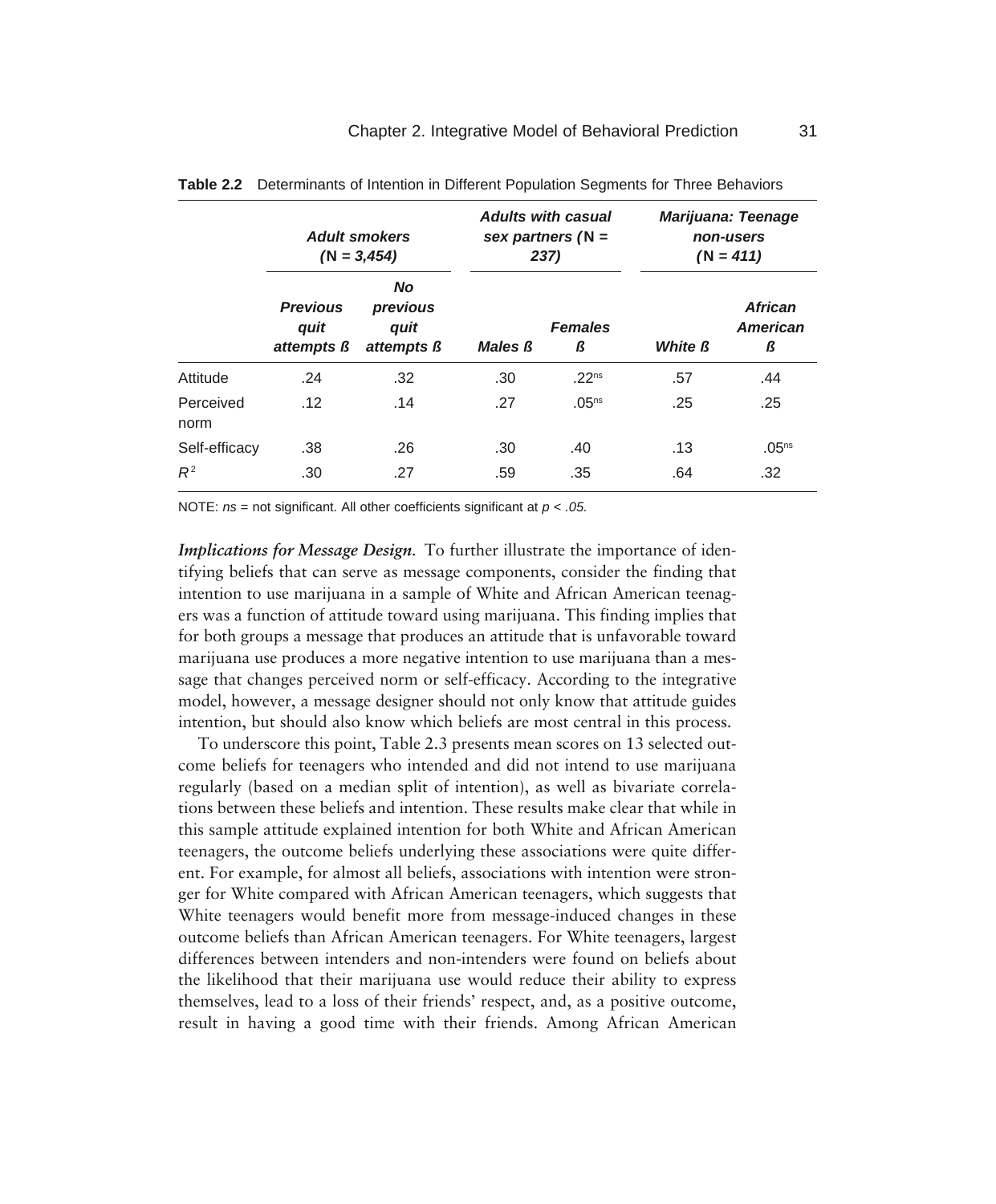teenagers, largest differences between intenders and non-intenders had to do with beliefs about how likely it is that their marijuana use would make them anxious, lead them to use stronger drugs, lose their friends' respect, and negatively affect academic performance. In addition, and relevant for a reinforcing strategy, intenders (those who intend to use marijuana regularly) already believed that their marijuana use would have a number of negative outcomes, and disbelieved the likelihood of some positive outcomes. White teenagers, for example, already believed that their marijuana use would upset their parents, and believed that marijuana use would be unlikely to make them fit in or be like other kids their age. African American teenagers already believed that their marijuana use would damage their lungs, upset their parents, make them a bad role model, and in addition believed that marijuana use would not make them fit in or make them more creative. Because these beliefs are unfavorable toward marijuana use, making them more important increases the likelihood that these adolescents will refrain from marijuana use when that decision needs to be made.

Attention to the above-noted three steps can significantly improve the effectiveness of health messages. The AIDS Community Demonstration Projects (ACDP) provides a pertinent example. The ACDP was an intervention that aimed to improve various HIV preventive behaviors in diverse at-risk communities. The behaviors were defined at a high level of specificity, and included condom use for vaginal sex with steady partners, condom use for anal sex with steady partners, condom use for vaginal sex with casual partners, condom use for anal sex with casual partners, and using bleach to clean needles. The communities included female sex workers, homeless youth, injection drug users, female partners of injection drug users, and men who have sex with men but who are not gay-identified (Fishbein et al., 1996).

Formative research in each of these communities identified important beliefs about each of the behaviors (Higgins et al., 1996). For example, beliefs relevant for using bleach to clean needles for intravenous drug use had to do with the ability of bleached needles to prevent HIV infection (an outcome belief), and perceived knowledge of which items are necessary for using bleach (an efficacy belief). These beliefs were addressed in role model stories that were designed to improve the variables that were the most important determinants of the particular HIV preventive behavior in each community (Corby, Enguidanos, & Kay, 1996). For example, a role model story about using bleach read:

"I first found out about bleach about two years ago from these people that would shoot up at a vacant house. We would all go there, and everybody would just do a bit of everything. In one corner they would shoot up, and in another they would be smoking. When they started talking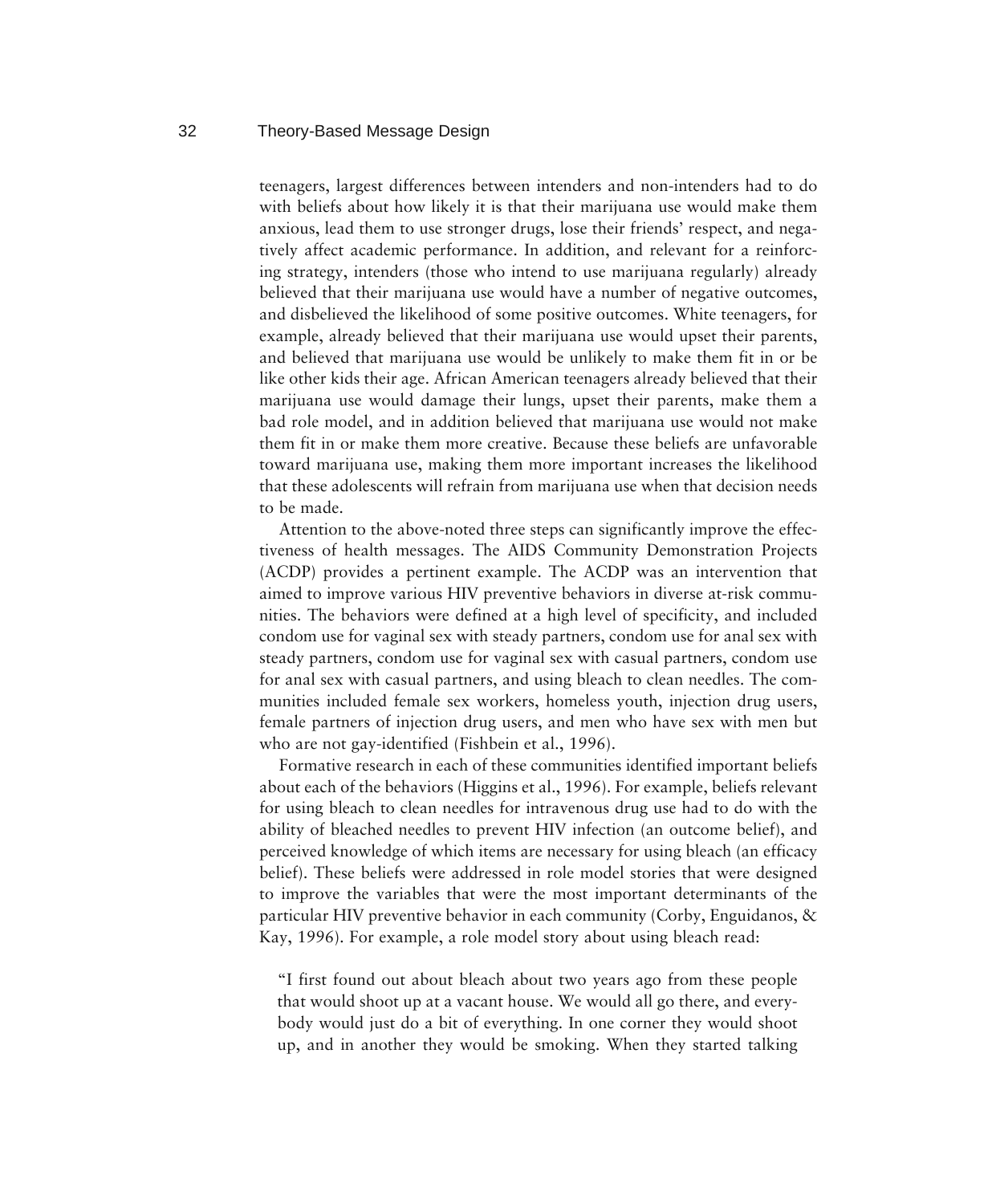|                                                                                       |                    | White                  |                |                    | African American       |                |
|---------------------------------------------------------------------------------------|--------------------|------------------------|----------------|--------------------|------------------------|----------------|
| 12 months, I would<br>uana nearly every<br>If I would use marij<br>month for the next | non-intenders<br>Σ | M <sub>intenders</sub> |                | non-intenders<br>Σ | M <sub>intenders</sub> | <u>،</u>       |
| $\overline{\mathbf{v}}$<br>become anxiou                                              | .74                | $-15$                  | $-32$          | 51                 | $-38$                  | $-30$          |
| lose my athletic skills                                                               | 1.26               | 08                     | $-44$          | 82                 | $\frac{5}{4}$          | $-18$          |
| have difficulty expressing my<br>thoughts clearly                                     | 1.11               | $-10$                  | $-47$          | 77                 | 33                     | ار<br>-        |
| damage my lungs                                                                       | 1.57               | 77                     | - 33           | 1.03               | 86                     | $-0.9$         |
| start using stronger drugs                                                            | .75                | $-34$                  | $-34$          | $\overline{2}$     | $-76$                  | $\overline{3}$ |
| lose my friends' respect                                                              | 1.08               | $-39$                  | $-51$          | 71                 | $-33$                  | $-33$          |
| upset my parents                                                                      | 1.57               | 1.04                   | $-21$          | 1.21               | 57                     | $-12$          |
| be a bad model to younger kids                                                        | 1.54               | .73                    | $-35$          | 1.08               | .76                    | $-11$          |
| do worse in school                                                                    | 1.41               | $\tilde{3}$            | $-41$          | 90                 | $\frac{0}{1}$          | $-27$          |
| fit in with a group I like                                                            | $-1.03$            | $\overline{3}$         | $\overline{c}$ | $-62$              | $-24$                  | 03             |
| have a good time with my friends                                                      | $-88$              | 57                     | 51             | $-53$              | $\dot{=}$              | $\frac{8}{1}$  |
| be like other teens my age                                                            | $-28$              | 26                     | 22             | $-37$              | .05                    | 80.            |
| e and imaginative<br>be more creativ                                                  | $-1.15$            | $-23$                  | 36             | $-1.00$            | - 57                   | $\frac{2}{3}$  |
|                                                                                       | i                  |                        |                |                    |                        |                |

Table 2.3 White and African American Teenagers' Outcome Beliefs About Using Marijuana **Table 2.3** White and African American Teenagers' Outcome Beliefs About Using Marijuana

NOTE: M<sub>ron-Interses</sub> and M<sub>interses</sub> are means reflecting a -2 (very unlikely) to +2 (very likely) scale. r is bivariate correlation with intention. NOTE: *Mnon-intenders* and *Mintenders* are means reflecting a –2 (very unlikely) to +2 (very likely) scale. *r* is bivariate correlation with intention.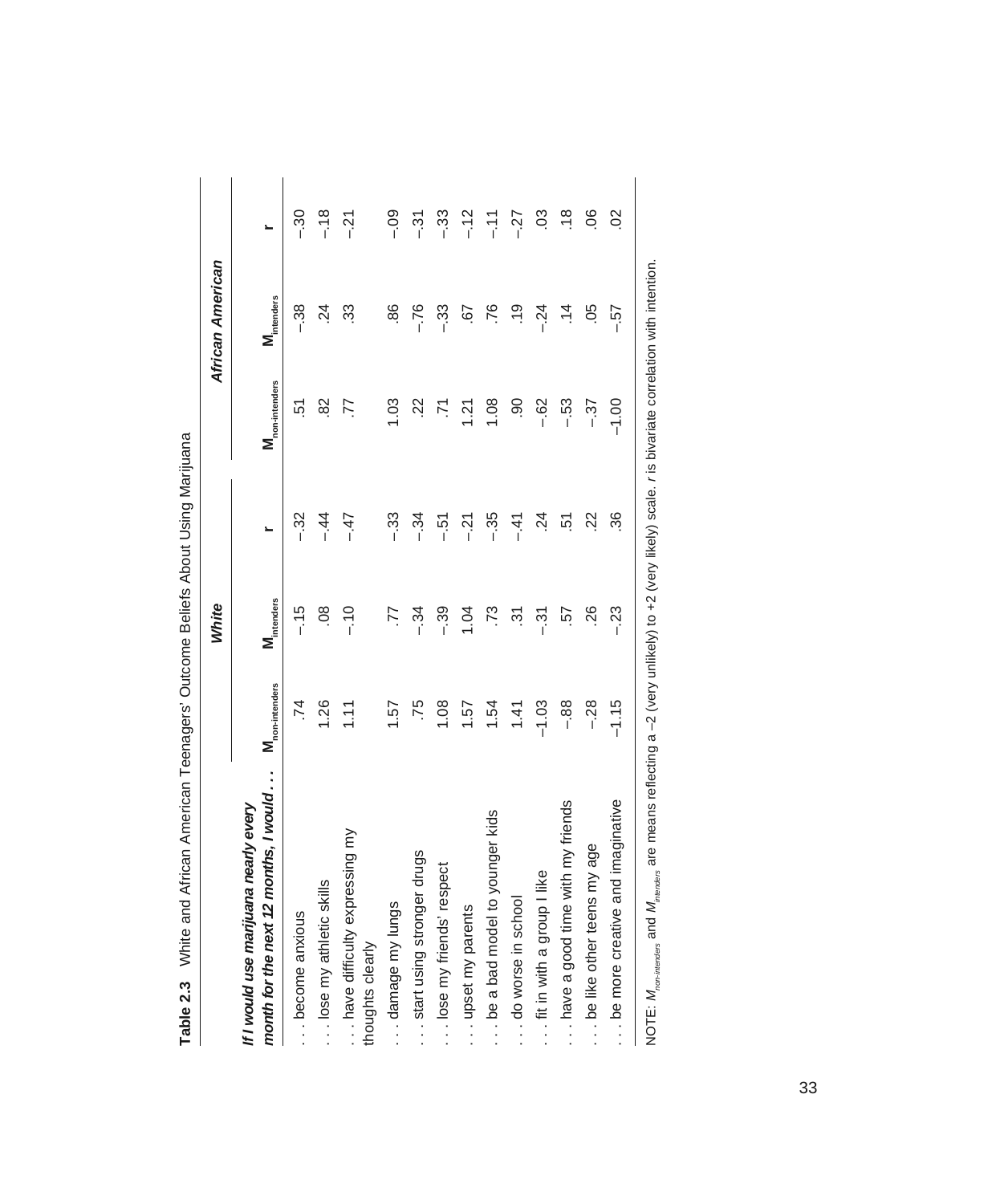about bleaching outfits, it wasn't shocking or anything, because people use bleach to disinfect a lot of things. So it kinda made sense when I thought about it. In fact, it's a wise decision." Champ has been slamming coke on and off for about four years. Most of the people he uses with he's known for a while. "Just because I know the guy I'm sharing with doesn't mean I can trust him with my life. He may have HIV, and I sure wouldn't know it by looking at him. I know a lot of people who have died from using needles behind other people. One thing that I've learned is that you can't tell by looking who's got the AIDS virus." Champ plans on protecting himself from AIDS by bleaching his outfit every time. "Bleaching is a regular habit. I have my bottle of rinse water, my bottle of bleach, and my dope in my pocket. I'm always prepared for whatever comes my way." (Centers for Disease Control and Prevention, 2010, para. 4)

The ACDP intervention approach recognized that messages had to be designed from the perspective of the substantive uniqueness of each behavior. There is good evidence that this approach improved the determinants of HIV preventive behaviors and in turn the behaviors themselves (CDC ACDP Research Group, 1999; Yzer, Fishbein, & Hennesy, 2008).

## **THE POSITION OF THE INTEGRATIVE MODEL IN THE PROCESS OF HEALTH MESSAGE DESIGN**

To fully appreciate the contribution of the integrative model to health message design, it is useful to consider which message design question the integrative model addresses. The message design process involves at least two major questions: "What should the message tell the audience?" and "How should that content be formatted?" The first question has to do with the content of the message and requires a decision on the specific information that the message needs to convey. This process of choosing message content is referred to as message strategy (Hornik & Woolf, 1999). The integrative model is ideally positioned to inform message strategy. Once the content has been decided, the message can next be crafted in a creative process that requires choices about, for example, structure, style, presentation, and layout elements that resonate with the particular audience.

For example, consider an anti-methamphetamine (meth) print advertisement developed for the Montana Meth Project (n.d.). The print ad shows the lower half of a young woman's face. Her skin appears inflamed, there are sores on her lips, and she has obvious tooth decay. The headline reads "You'll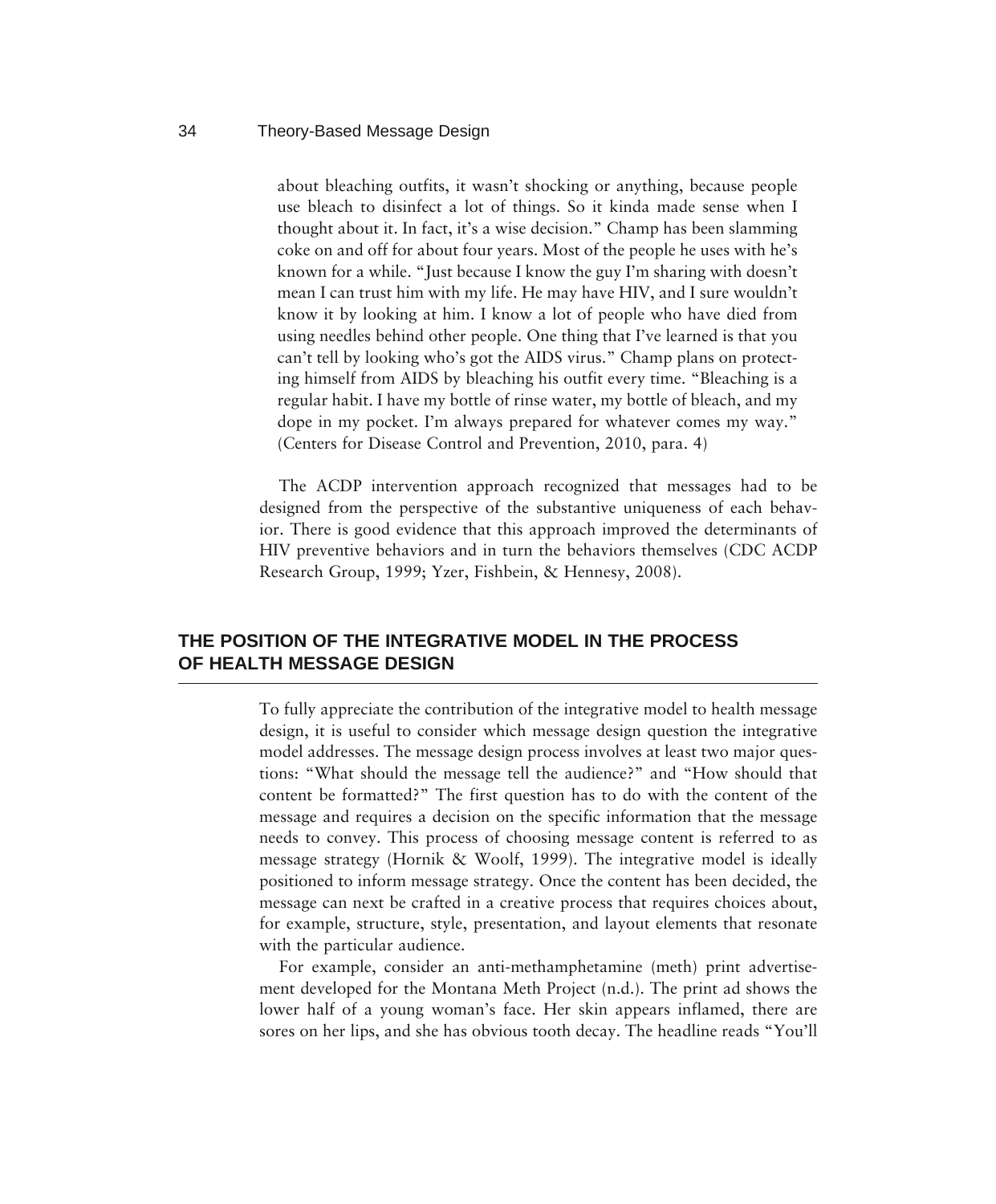never worry about lipstick on your teeth again," followed by "Meth—not even once." In terms of integrative model variables, the print ad is an attitudinal message that addresses the outcome belief that using meth harms your looks, and in particular that meth use leads to tooth decay.

The integrative model can thus be recognized in a message's content, which in the example of the anti-meth ad is the ad's argument that using meth negatively affects appearance. At the same time, it is clear that in addition to content a message has several other features, including colors, textual and visual complexity, language style, and emotional appeal (e.g., fear or humor). Importantly, each of these features by themselves and in interaction with message content contributes to the message's ultimate effects on a person who is exposed to the message. The anti-meth ad, for example, is a print ad, uses explicit graphics in combination with one headline and no body text, and can be considered a fear-inducing message. The integrative model speaks to message content, and other theories are needed to conceptualize message features other than content. As but one example, work in the field of visual rhetoric has demonstrated that the effectiveness of persuasive messages can be improved by using metaphors, such as a visual of decayed teeth with a lipstick reference, which may suggest that meth use renders concerns about looks irrelevant (Phillips & McQuarrie, 2004).

This discussion should make clear that the process of health message design includes both message content and message format decisions. Suppose, for example, that the anti-meth ad was the state of the art in creative design. The ad would still not produce favorable results if the audience's decision to use or not use meth were unrelated to beliefs about physical effects of meth use. Strong message format thus is a necessary but not sufficient condition for a message to have the effect it ultimately should have, just like appropriate message content will be effective on the condition of appropriate format decisions.

## **Conclusion**

The integrative model and other reasoned action theories have been widely used to investigate a broad range of health behaviors. There is meta-analytical support for the theory's ability to explain different health behaviors (e.g., Albarracín, Johnson, Fishbein, & Muellerleile, 2001; Hagger, Chatzisarantis, & Biddle, 2002), and for the theory's usefulness as a basis for health interventions (e.g., Albarracín et al., 2005; Hardeman et al., 2002). The appeal for health message design is that the theory can help identify the beliefs that a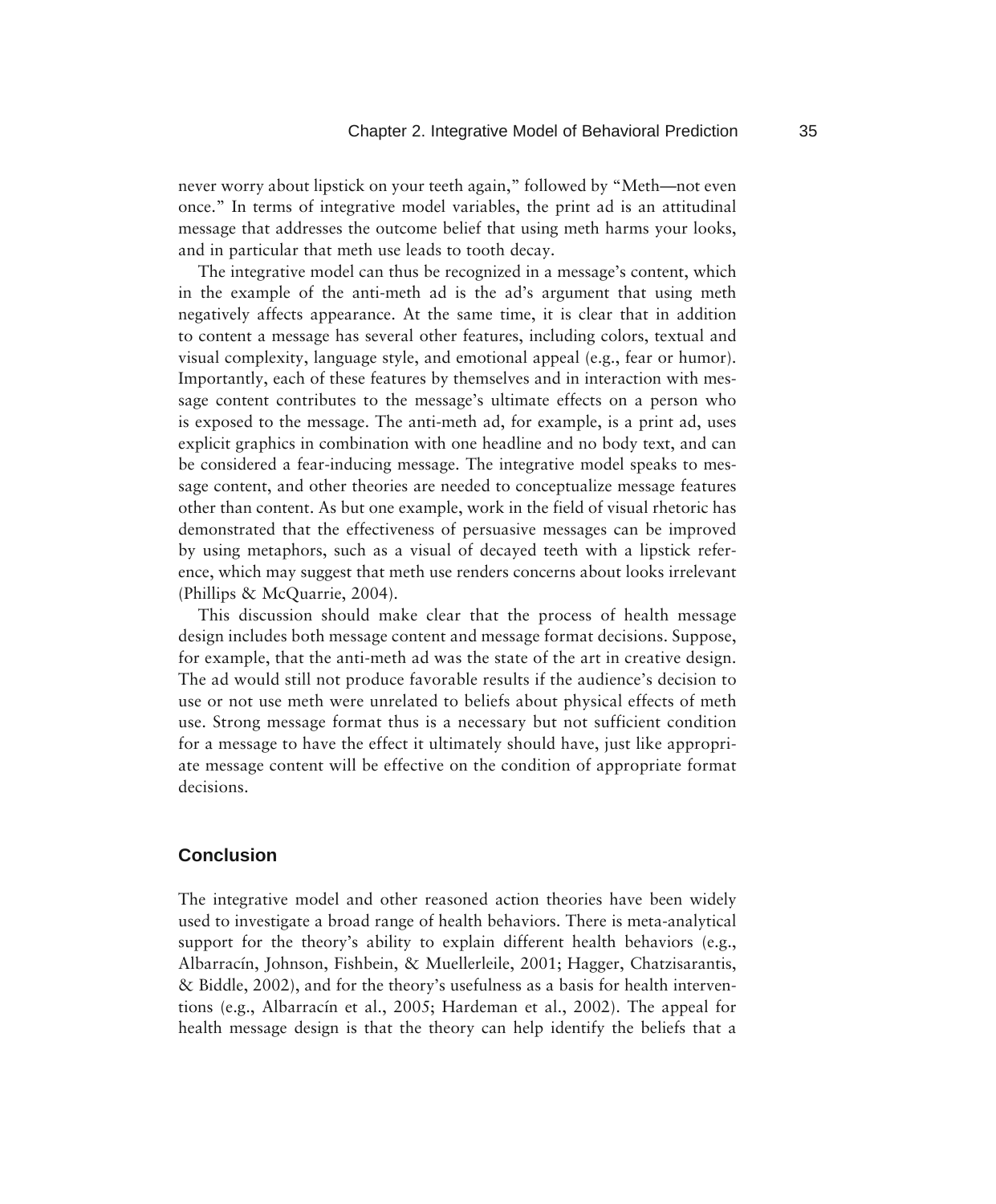message should address. In this regard the integrative model accommodates two routes to behavior change; one, use messages to change those beliefs that are most strongly related to intention to perform the behavior, and two, use messages to reinforce beliefs in favor of the recommended behavior that are already held by most members of the population. The three-step approach to identifying those beliefs described in this chapter provides guidance for designing integrated model-based health messages.

## **References**

- Abroms, L., Jorgensen, C. M., Southwell, B. G., Geller, A. C., & Emmons, K. M. (2003). Gender differences in young adults' beliefs about sunscreen use. *Health Education & Behavior, 30,* 29–43.
- Ajzen, I. (1985). From intentions to actions: A theory of planned behavior. In J. Kuhl & J. Beckmann (Eds.), *Action-control: From cognition to behavior* (pp. 11–39). Heidelberg, Germany: Springer.
- Ajzen, I., & Fishbein, M. (1980). *Understanding attitudes and predicting social behavior.* Englewood Cliffs, NJ: Prentice Hall.
- Albarracín, D., Gillette, J. C., Earl, A. N., Glasman, L. R., Durantini, M. R., & Ho, M. H. (2005). A test of major assumptions about behavior change: A comprehensive look at HIV prevention interventions since the beginning of the epidemic. *Psychological Bulletin, 131,* 856–897.
- Albarracín, D., Johnson, B. T., Fishbein, M., & Muellerleile, P. (2001). Theories of reasoned action and planned behavior as models of condom use: A meta-analysis. *Psychological Bulletin, 127,* 142–161.
- Bandura, A. (1997). *Self-efficacy: The exercise of control.* New York: Freeman.
- CDC ACDP Research Group. (1999). Community-level HIV intervention in 5 cities: Final outcome data from the CDC AIDS Community Demonstration Projects. *American Journal of Public Health, 89,* 336–345.
- Centers for Disease Control and Prevention. (n.d.). *Pocket full of bleach.* Retrieved December 20, 2010, from www.cdc.gov/hiv/topics/prev\_prog/acdp/intervention/ role\_mod\_stories/idu.htm
- Cho, H., & Salmon, C. T. (2007). Unintended effects of health communication campaigns. *Journal of Communication, 57,* 293–317.
- Corby, N. H., Enguidanos, S. M., & Kay, L. S. (1996). Development and use of role-model stories in a community-level risk-reduction intervention. *Public Health Reports, 111*(Supplement), 54–58.
- Fishbein, M. (1966). The relationships between beliefs, attitudes, and behavior. In S. Feldman (Ed.), *Cognitive consistency* (pp. 199–223). New York: Academic Press. Fishbein, M. (2000). The role of theory in HIV prevention. *AIDS Care, 12,* 273–278.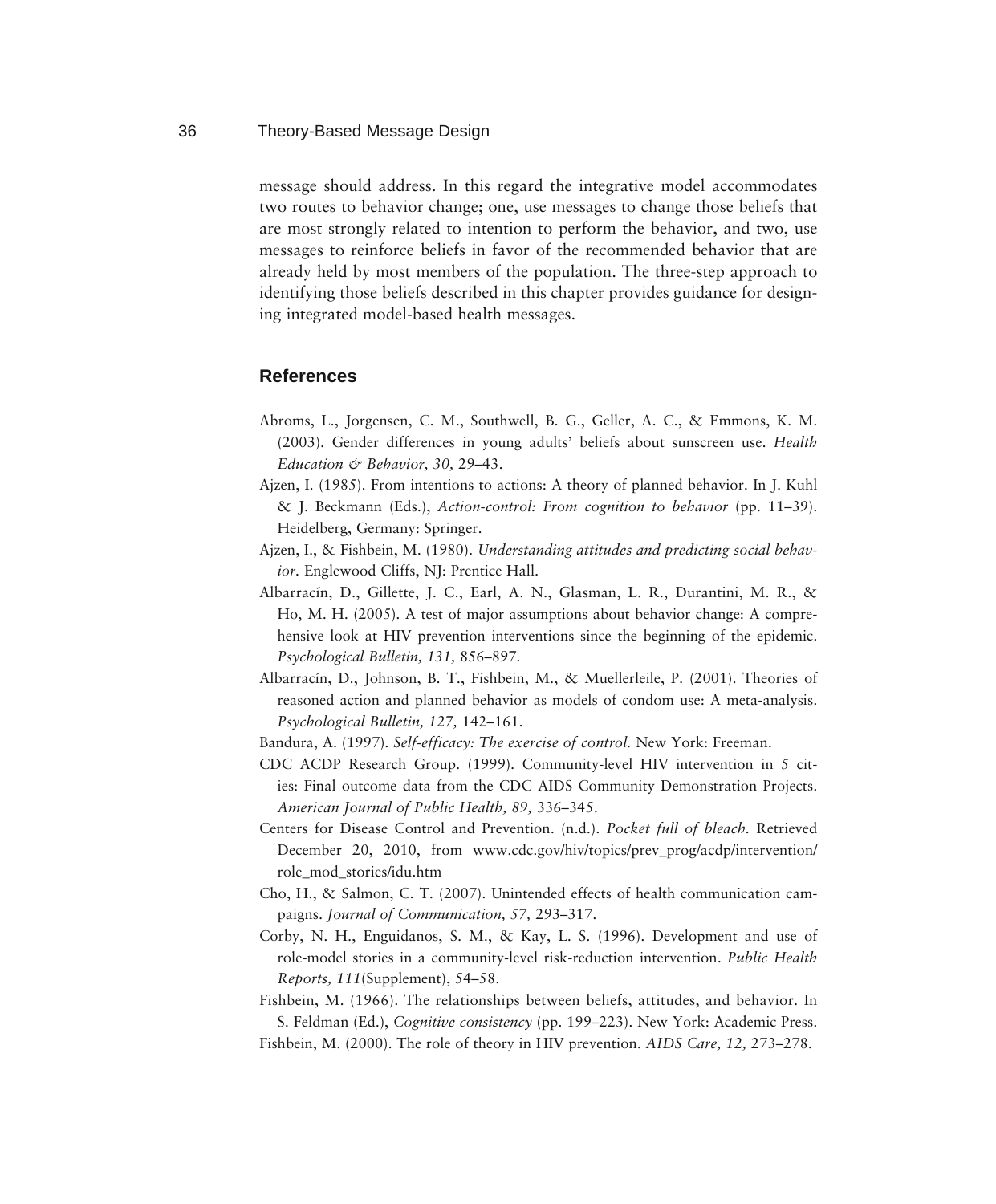- Fishbein, M. (2008). A reasoned action approach to health promotion. *Medical Decision Making, 28,* 834–844.
- Fishbein, M., & Ajzen, I. (1975). *Belief, attitude, intention, and behavior: An introduction to theory and research.* Reading, MA: Addison-Wesley.
- Fishbein, M., & Ajzen, I. (2010). *Predicting and changing behavior: The reasoned action approach.* New York: Psychology Press.
- Fishbein, M., Guenther-Grey, C., Johnson, W., Wolitski, R. J., McAlister, A., Rietmeijer, C. A., et al. (1996). Using a theory-based community intervention to reduce AIDS risk behaviors: The CDC's AIDS Community Demonstration Projects. In S. Oskamp & S. C. Thompson (Eds.), *Understanding and preventing HIV risk behavior: Safer sex and drug use* (pp. 177–206) *.* Thousand Oaks, CA: Sage.
- Fishbein, M., & Yzer, M. C. (2003). Using theory to design effective health behavior interventions. *Communication Theory, 13,* 164–183.
- Hagger, M. S., Chatzisarantis, N. L. D., & Biddle, S. J. H. (2002). A meta-analytic review of the theories of reasoned action and planned behaviour in physical activity: Predictive validity and the contribution of additional variables. *Journal of Sport and Exercise Psychology, 24,* 3–32.
- Hall, H. I., May, D. S., Lew, R. A., Koh, H. K., & Nadel, M. (1997). Sun protection behaviors of the U.S. White population. *Preventive Medicine, 26,* 401–407.
- Hardeman, W., Johnston, M., Johnston, D. W., Bonetti, D., Warham, N. J., & Kinmonth, A. L. (2002). Applications of the theory of planned behaviour in behaviour change interventions: A systematic review. *Psychology and Health, 17,*  123–158.
- Hecht, M. L., Graham, J. W., & Elek, E. (2006). The Drug Resistance Strategies Intervention: Program effects on substance use. *Health Communication, 20,* 267–276.
- Higgins, D. L., O'Reilly, K., Tashima, N., Crain, C., Beeker, C., Goldbaum, G., et al. (1996). Using formative research to lay the foundation for community-level HIV prevention efforts: The AIDS Community Demonstration Projects. *Public Health Reports, 111*(Supplement), 28–35.
- Hornik, R., Jacobsohn, L., Orwin, R., Plesse, A., & Kalton, G. (2008). Effects of the National Youth Anti-Drug Media Campaign on youth. *American Journal of Public Health, 98,* 2229–2236.
- Hornik, R., & Woolf, K. D. (1999). Using cross-sectional surveys to plan message strategies. *Social Marketing Quarterly, 5,* 34–41.
- Lutchyn, Y., & Yzer, M. (2011, March 6). Applying temporal construal theory to the theory of planned behavior to examine time frame effects on belief generation. *Journal of Health Communication, 16, 595–606*.
- Montana Meth Project. (n.d.). *Montana Meth Project fact sheet.* Retrieved June 17, 2010, from http://www.montanameth.org/documents/MMP%20Fact%20Sheet%20 REV%204-15.pdf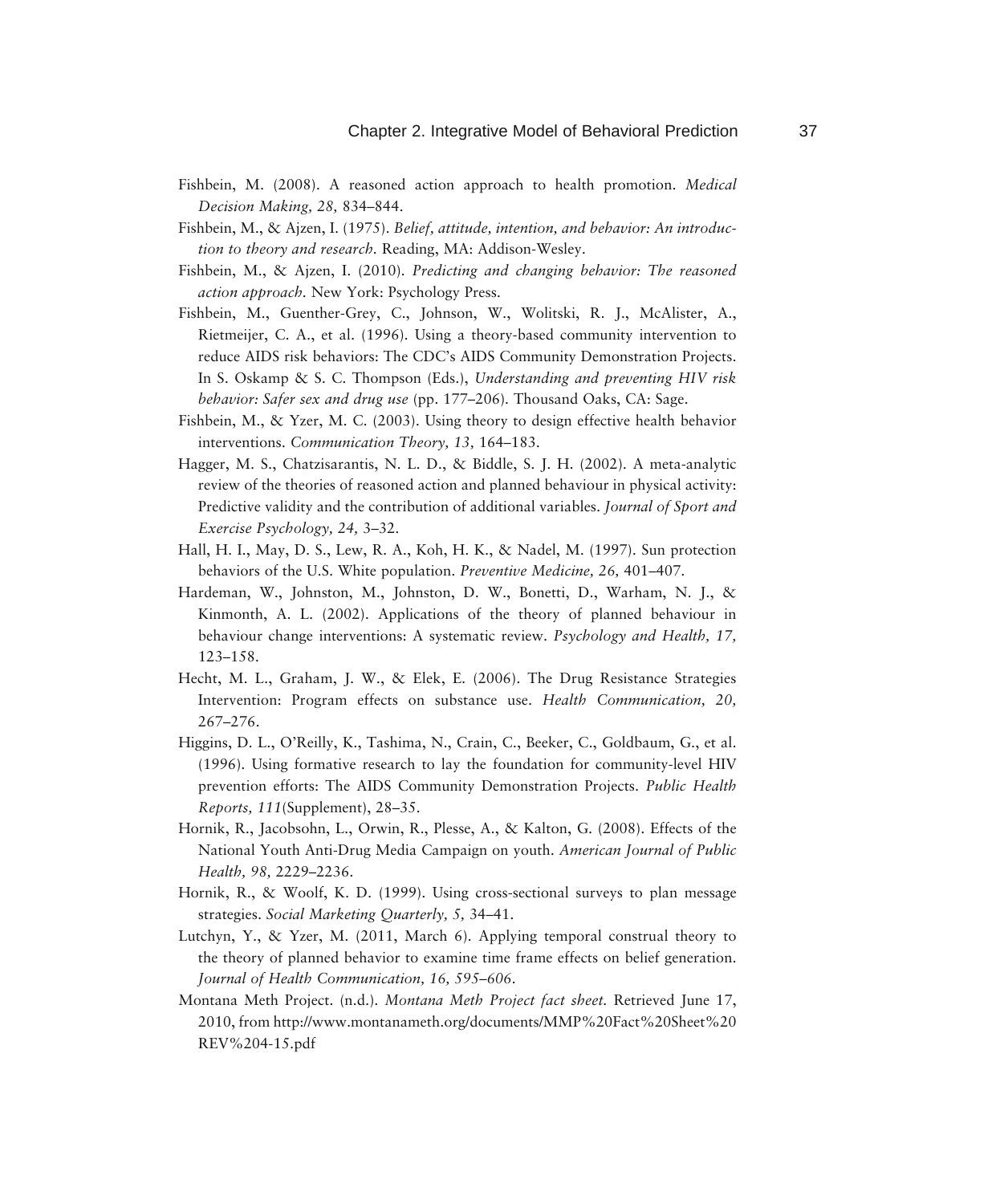- Phillips, B. J., & McQuarrie, J. F. (2004). Beyond visual metaphor: A new typology of visual rhetoric in advertising. *Marketing Theory, 4,* 113–136.
- Schmiege, S. J., Bryan, A., & Klein, W. M. P. (2009). Distinctions between worry and perceived risk in the context of the Theory of Planned Behavior. *Journal of Applied Social Psychology, 39,* 95–119.
- Trope, Y., & Liberman, N. (2000). Temporal construal and time-dependent changes in preference. *Journal of Personality and Social Psychology, 79,* 876–889.
- Van den Putte, B., Yzer, M., Willemsen, M., & de Bruijn, G. J. (2009). The effects of smoking self-identity and quitting self-identity on attempts to quit smoking. *Health Psychology, 28,* 535–544.
- Yanovitzky, I., & Stryker, J. (2001). Mass media, social norms, and health promotion efforts: A longitudinal study of media effects on youth binge drinking. *Communication Research, 28,* 208–239.
- Yzer, M. C., Fishbein, M., & Cappella, J. N. (2007). Using behavioral theory to investigate routes to persuasion for segmented groups: A case study of adolescent drug use. In M. B. Hinner (Ed.), *Freiberger Beitraege zur Interkulturellen und Wirtschaftskommunikation: A Forum for General and Intercultural Business Communication* (Vol. 3, pp. 297–320). Frankfurt am Main, Germany: Lang.
- Yzer, M. C., Fishbein, M., & Hennessy, M. (2008). HIV interventions affect behavior indirectly: Results from the AIDS Community Demonstration Projects. *AIDS Care, 20,* 456–461.
- Yzer, M. C., Siero, F. W., & Buunk, B. P. (2000). Can public campaigns effectively change psychological determinants of safer sex? An evaluation of three Dutch safer sex campaigns. *Health Education Research, 15,* 339–352.

#### **Note**

1. Behavior is a function of a previously formed intention, which implies a time lag between intention and behavior. Behavioral data should therefore be obtained some time after the other model variables have been measured. Prospective research is costly, however, and limited budgets may allow a cross-sectional survey only. Note, therefore, that whereas cross-sectional data can usefully explain influence of past behavior on intention, they cannot determine causal influence of intention on behavior.

## **Suggested Additional Readings**

Cappella, J. N. (2006). Integrating message effects and behavior change theories: Organizing comments and unanswered questions. *Journal of Communication, 56,* S265–S279.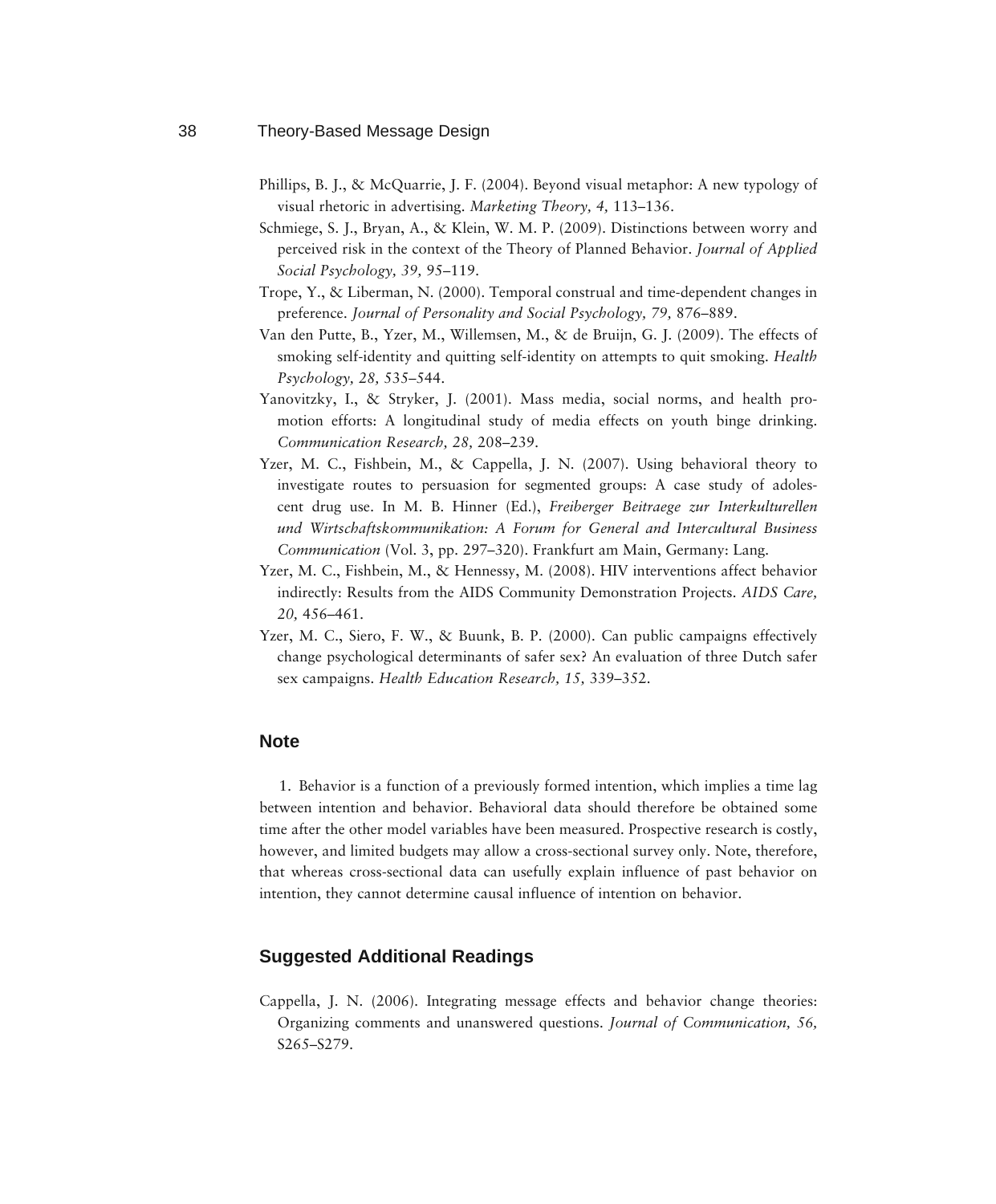- Giles, M., Liddell, C., & Bydawell, M. (2005). Condom use in African adolescents: The role of individual and group factors. *AIDS Care, 17,* 729–739.
- Hennessy, M., Bleakley, A., Fishbein, M., Brown, L., DiClemente, R. R., Romer, D., et al. (2010). Differentiating between precursor and control variables when analyzing reasoned action theories. *AIDS and Behavior, 14,* 225–236.
- Rhodes, F., Stein, J. A., Fishbein, M., Goldstein, R. B., & Rotheram-Borus, M. J. (2007). Using theory to understand how interventions work: Project RESPECT, condom use, and the integrative model. *AIDS and Behavior, 11,* 393–407.
- Trafimow, D. (1998). Attitudinal and normative processes in health behavior. *Psychology and Health, 13,* 307–317.
- Weinstein, N. D. (2007). Misleading tests of health behavior theories. *Annals of Behavioral Medicine, 33,* 1–10.

## **Questions for Theory and Practice**

- 1. Theorists recommend an open-ended questionnaire to elicit salient beliefs about performing a behavior. Other approaches have been used, however, including focus groups and unstructured interviews. Which method is best suited to elicit a list of beliefs that accurately reflects a belief system in a population?
- 2. Whereas some beliefs are more strongly related with intention than others, beliefs within a belief system typically are correlated with each other. Does this mean that if one belief changes, this change subsequently spreads to correlated beliefs?
- 3. The integrative model proposes that attitude, perceived norm, and selfefficacy have additive effects on intention. How useful is it to consider interaction effects among these variables? For example, is it possible that self-efficacy moderates attitudinal effects on intention, such that attitude affects intention if people believe that they can successfully perform the behavior, but not if they believe that they cannot perform the behavior?
- 4. Whether attitude, perceived norm or self-efficacy dominate as determinants of intention in a particular population is an empirical question. Is it possible to draw on other theories to identify variables that predictably moderate the predictive power of these variables?
- 5. A priming strategy involves repeated exposure in order to strengthen the relationship of a belief with intention. How often does a message need to be received before such a reinforcing or priming effect is discernable?